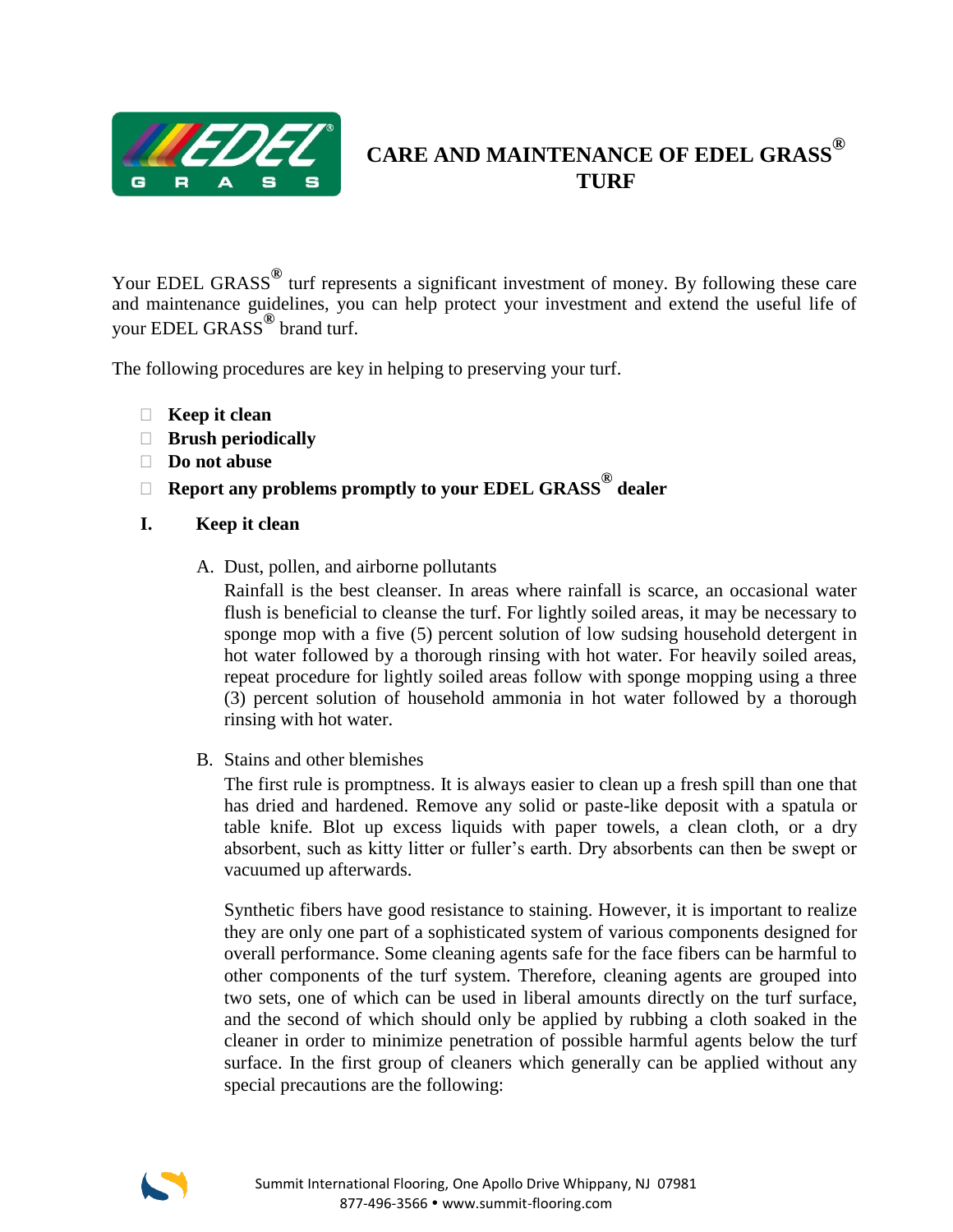- □ "Simple Green", a bio-friendly cleaner. Follow the manufacturer's instructions.
- $\Box$  A warm, mild solution of granular household detergent or any low sudsing detergent for fine fabrics. Use approximately one teaspoon to one pint of water. This will handle most waterborne stains including:

| Ketchup       |
|---------------|
| <b>Butter</b> |
| Alcohol       |
| Cola          |
| Water colors  |
| Latex paint   |
| <b>Blood</b>  |
| Urine         |
| Dye           |
|               |

- $\Box$  A three (3) percent solution of ammonia in water may be used in lieu of household detergent for more stubborn stains.
- $\Box$  Do not use cleaners that contain chlorine bleaches or caustic cleaners (ph above 9) or highly acidic cleanses (ph below 5)
- $\Box$  Rinse area thoroughly with clean cold water to remove any traces of soap or ammonia
- $\Box$  Blot up excessive liquid

The second group of cleaners, where agent must be applied sparingly and care taken to avoid penetration beneath the turf are the following:

 $\Box$  Mineral spirits or a grease spot remover like perchlorethylene (dry cleaning solution) of the type sold by most variety stores and supermarkets. In general, cleansers in this category should handle most oil-based stains including:

| Asphalt and tar      | Chewing gum  |
|----------------------|--------------|
| Cooking oil          | Shoe polish  |
| Floor wax            | Lipstick     |
| Motor oil & grease   | Paraffin wax |
| <b>Ballpoint ink</b> | Nail polish  |
| Suntan oil           | Crayon       |

# **Caution: mineral spirits and other petroleum based solvents are flammable. Do not smoke or permit open flames near where these are being used.**

Be sure the area is well ventilated where solvent cleaners are used.

#### C. Animal waste

Neutralize with mixture of white distilled vinegar in an equal amount of water. Flush thoroughly with water after application.

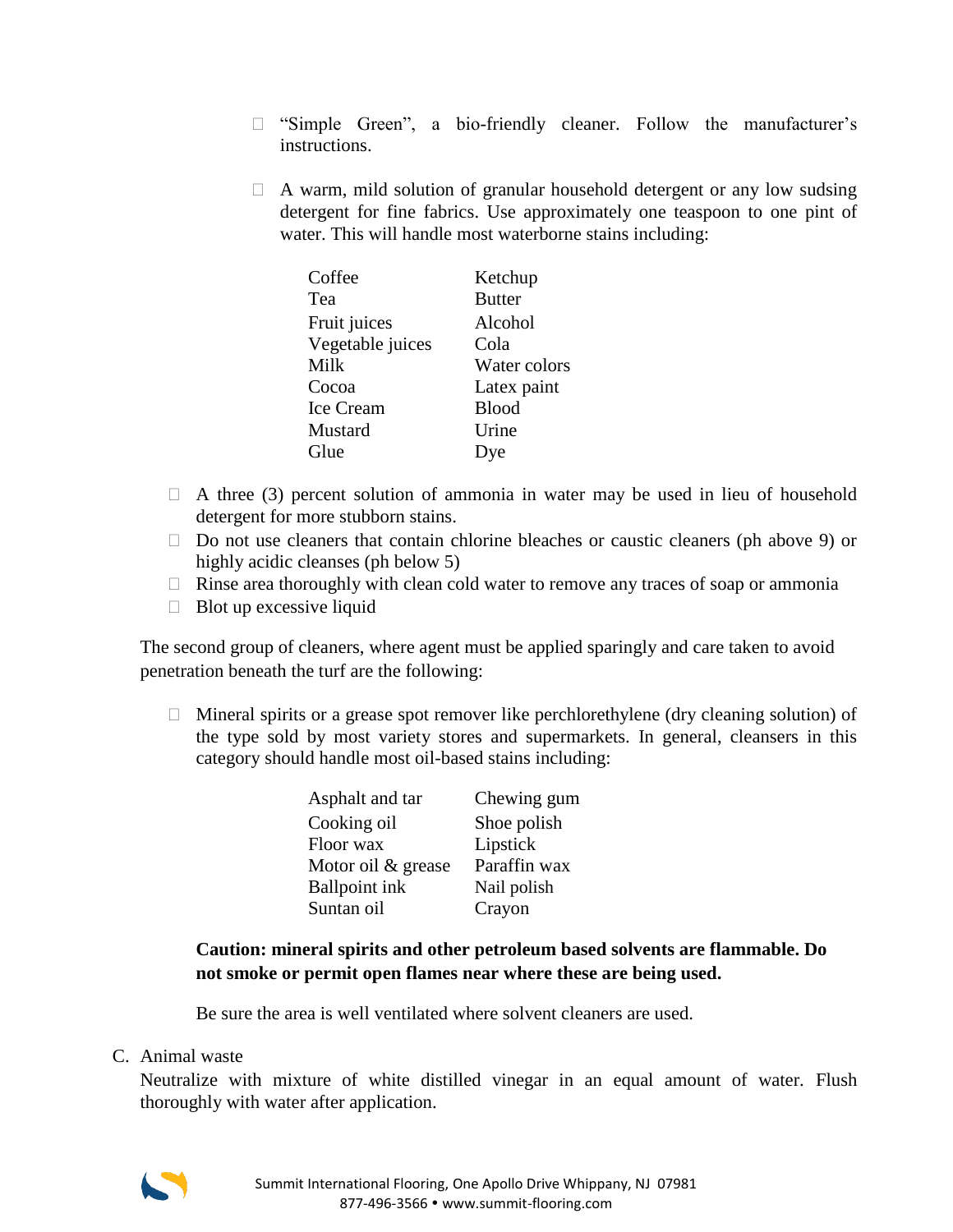D. Chewing gum

In addition to dry cleaning fluid, chewing gum can be removed by freezing. Aerosol packs of refrigerant are available from most carpet cleaning suppliers for this purpose, or dry ice can be used. After freezing, scrape with a knife.

E. Fungus or mold spots

A one (1) percent solution of hydrogen peroxide in water can be sponged on to the affected area. Flush thoroughly with clean water after application.

F. Oil paints and more difficult stains

Please consult your EDEL GRASS**®** dealer as these may require a commercial carpet cleaner.

#### **II. Periodic brushing**

Matting of fibers may occur in areas of high foot traffic, especially if fibers have become soiled with dirt and other airborne pollutants.

Periodic "cross brushing" of the turf can help restore the aesthetic appearance of the turf . "Cross brushing" means all brushing activity takes place against the grain, nap, or sweep of the turf fibers. By brushing against the turf, the fibers are "fluffed up". A brush with synthetic bristles should be used. Never use a brush with metal or wire bristles as these will change the turf fibers.

#### **III. Do not abuse**

Although your EDEL GRASS**®** brand turf is made of tough, durable fibers, certain precautions should be taken to prevent damage to the turf.

- $\Box$  Lighted cigarettes cannot ignite the turf, but they can damage the turf by fusing the tips of the fibers together. Cigarettes, fireworks, and open flames should be kept away from the turf.
- $\Box$  Furniture and equipment with sharp or jagged edges should not be placed on turf as this may puncture or tear the turf.
- $\Box$  Never leave a parked vehicle idling on the turf.
- $\Box$  Cap off or remove nearby sprinkler heads. Water from sprinkler systems can leave mineral deposits on turf that may cause discoloration.
- $\Box$  Make sure turf is not exposed to reflected sunlight windows as this may fuse the turf fibers together.

## **IV. Report any minor problem**

Minor problems can become major problems quickly if not corrected. Any problem should be reported promptly to your local EDEL GRASS**®** dealer.

## **V. Conclusion**